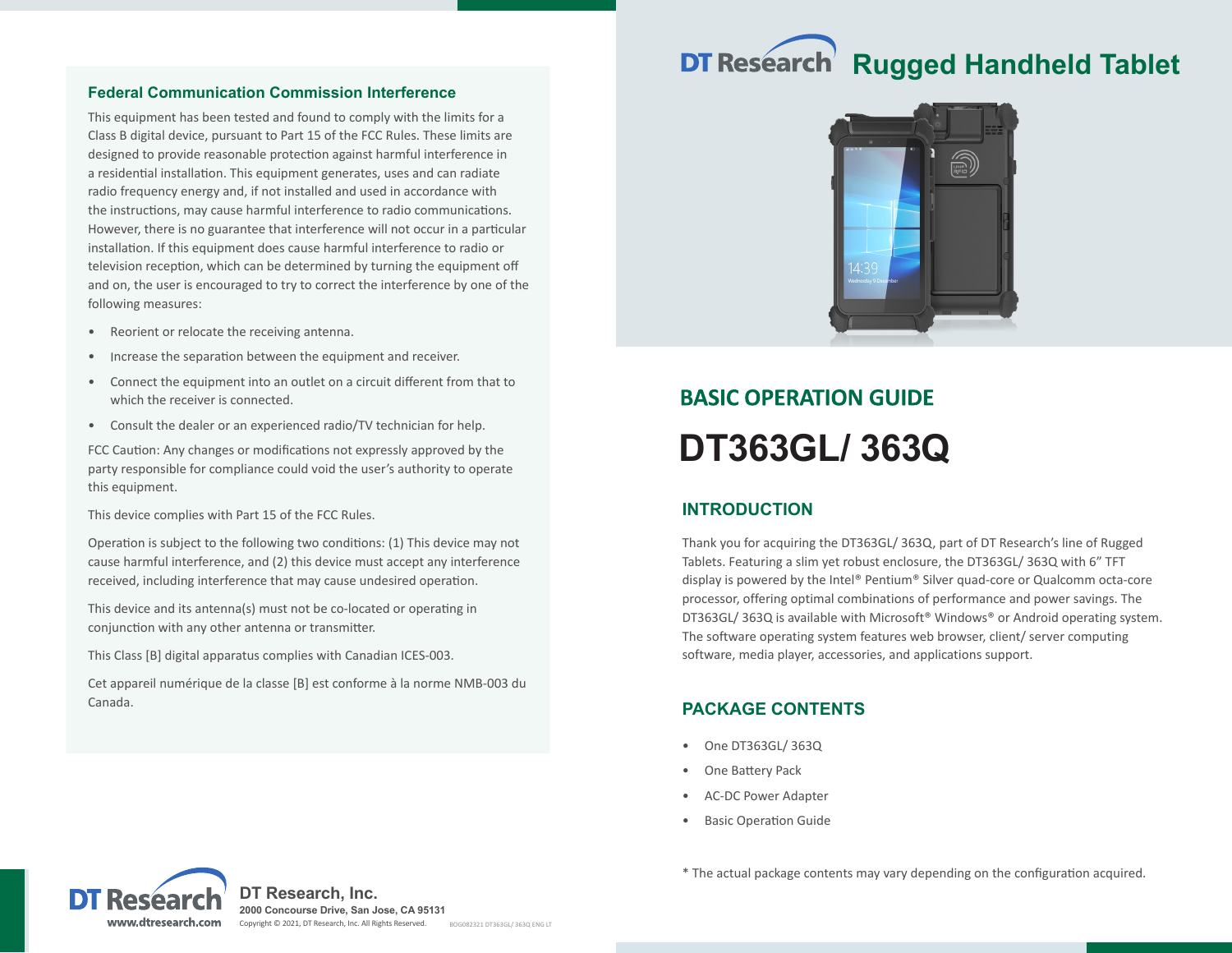# **PRECAUTIONS**

- Always exercise care when operating and handling the DT363GL/ 363Q
- Do not disassemble any portion of the DT363GL/ 363Q, as this will void any product warranty.
- Do not use any power adapter or charging cradle other than the one provided with the tablet or acquired from the manufacturer or its partners.
- In the unlikely event that abnormal noise, strange odor, or smoke is present, immediately power down the DT363GL/ 363Q and disconnect all power sources. Please report the problem to your device provider immediately.

#### **The DT363GL/ 363Q**



- SIM Card Reader (DT363GL) **E**
- **F** Speaker

NFC/UHF RFID Reader (optional) **K**

# **OPERATION**

### **Powering ON and OFF**

To activate DT363GL/ 363Q, push and quickly release the Power Button. The display will come on in a few seconds. To put the DT363GL/ 363Q in standby mode, push and quickly release the Power Button. To turn the DT363GL/ 363Q off for extended storage, power off safely using any software function that "shuts down computer" provided in the software operating system.

#### **NOTE:**

The battery packs shipped with your tablet may be low in power - please use the AC-DC adapter with the DT363GL/ 363Q when setting up for the first time to fully charge the battery pack.

#### **NOTE:**

To conserve power, push and quick release the Power Button to put the tablet in standby mode while not in use. Pushing briefly on the same button will wake up the system.

## **NOTE:**

When the battery pack is charging, the blue-colored Battery LED should blink slowly. If plugging in the AC-DC adapter does not trigger this blinking activity and the LED stays dark, the battery pack(s) may have been drained substantially.

Unplug/ replug the AC-DC adapter to the DT363GL/ 363Q a few times to activate the charging process.

#### **NOTE:**

For DT363GL, avoid using the Power Button ("hold 4+ seconds" feature) to turn off the tablet—this form of hardware shutdown is intended to be a means of recovery from lockups, and not as normal operation.

#### **Button Functions**

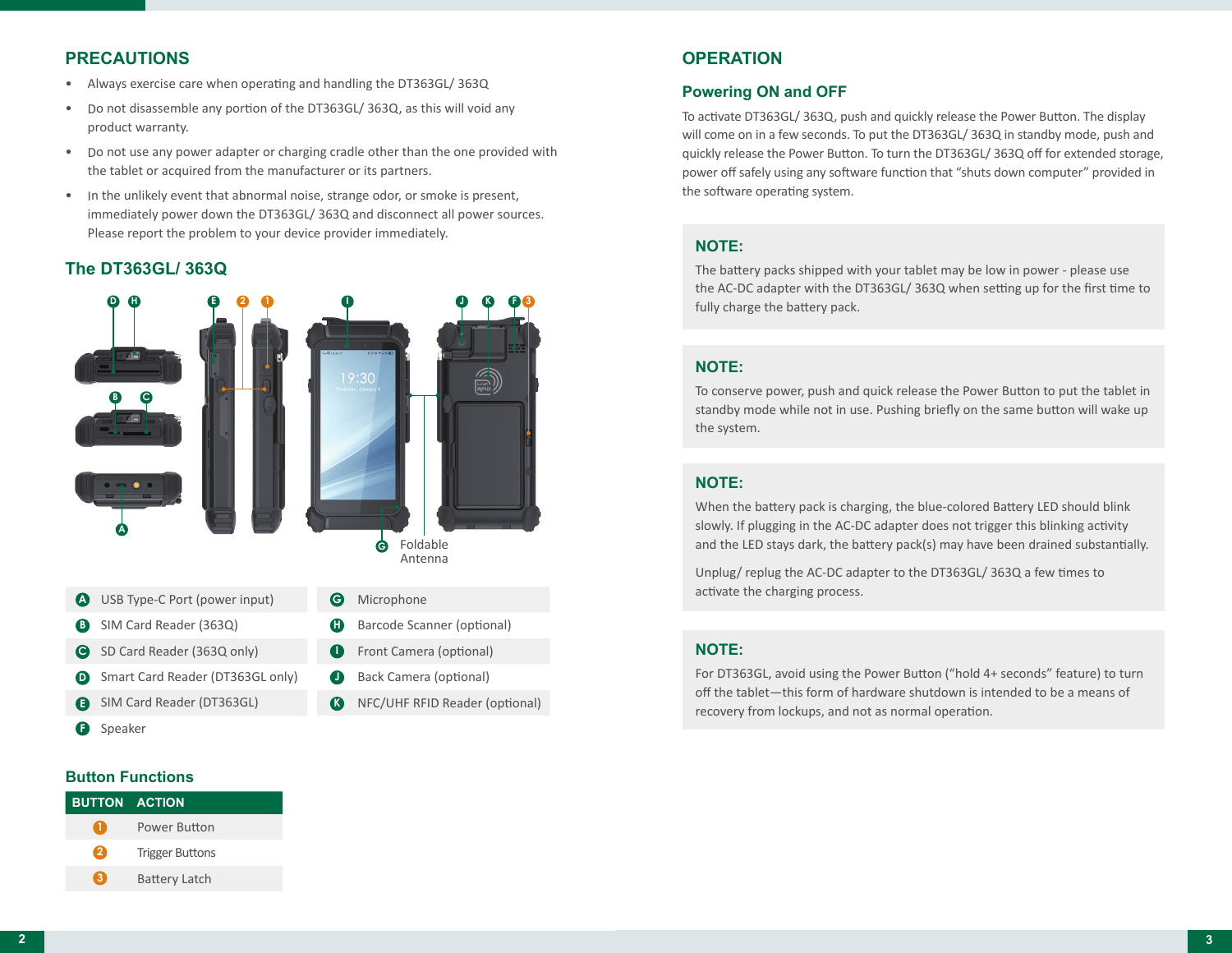# **Start Up**

If the power up (from Standby mode or otherwise) is successful, the appropriate interface will be displayed after a launch sequence of several seconds. The wireless LAN connection may take 10-15 seconds to be established.

#### **Wireless Networking**

#### **Wireless LAN**

The DT363GL/ 363Q is often delivered with an embedded (user-inaccessible) 802.11ac LAN adapter equipped with a hidden custom antenna.

- Through the support of typical WLAN adapters, the DT363GL/ 363Q should be able to detect all 802.11 access points in the vicinity for you to select the access point of your choice for connection.
- The SSID and WEP/WPA/WPA2 (if enabled) parameters on the DT363GL/ 363Q and the access points have to match. The SSID is case-sensitive and it is recommended that you enable WEP/WPA/WPA2 encryption (or advanced alternatives) for secure access.
- When WEP/WPA/WPA2 is enabled, you may need to consult your network administrator or your networking equipment literature to properly configure associated settings such as Authentication mode, etc.
- Refer to the access point operating manuals for setting up the 802.11 access points.

# **Data Capture Module Operation Guide**

If your DT363GL/ 363Q comes with a RFID Reader, refer to the steps below to configure the settings.

#### **UHF RFID Reader:**

The optional UHF RFID reader supports EPC Gen2V2 and ISO 18000-63 standard. To develop an application to use the UHF RFID reader, contact your device provider for a UHF RFID reader API package.

#### **NOTE:**

To ensure optimal system performance, turn on only the symbologies you are going to use.